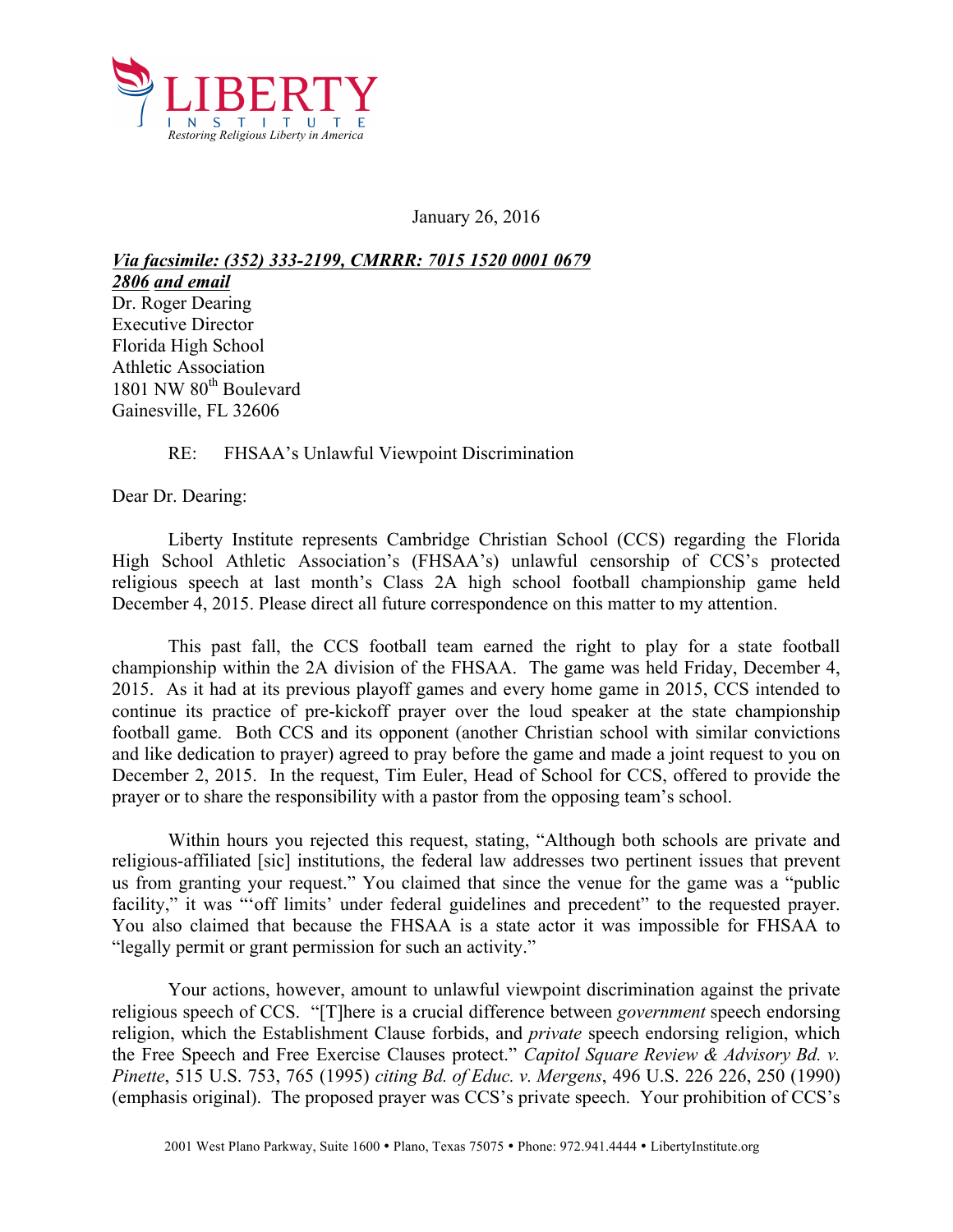private speech constitutes illegal viewpoint discrimination under the First Amendment to the U.S. Constitution. The Supreme Court of the United States has made clear that such viewpoint discrimination, even in a nonpublic forum such as a military base, is prohibited. *See Cornelius v. NAACP Legal Def. & Educ. Fund*, 473 U.S. 788, 811 (1985) (holding that viewpoint discrimination is prohibited in a nonpublic forum); *Perry Educ. Ass'n v. Perry Local Educators' Ass'n*, 460 U.S. 37, 46 (1983) (same). A government actor may not suppress or exclude the speech of private individuals or entities like CCS for the sole reason that the speech is religious. *See Good News Club v. Milford Cent. Sch.*, 533 U.S. 98 (2001); *Rosenberger v. Rector & Visitors of the Univ. of Va.*, 515 U.S. 819 (1995); *Pinette*, 515 U.S. 753; *Lamb's Chapel v. Ctr. Moriches Union Free Sch. Dist.*, 508 U.S. 384 (1993); *Widmar v. Vincent*, 454 U.S. 263 (1981).

CCS has a clearly defined religious mission: "The mission of Cambridge Christian School is to glorify God in all that we do; to demonstrate excellence at every level of academic, athletic and artistic involvement; to develop strength of character; and to serve the local and global community." This mission grows from its founding as a ministry of Seminole Presbyterian Church in 1964. For 50 years, CCS has been training and equipping students in the Tampa area in keeping with this mission.

The Christian heritage of CCS is more than its middle name. CCS hosts weekly chapel services for both its upper and lower schools. Students take a core curriculum that includes instruction on religion, focus upon the Bible, and training in the Christian worldview. Teachers are encouraged to open class lectures with prayer. Coaches can be seen leading their teams in prayer before taking the field for practice or games—a tradition dating to the 1970's. The school has even set aside an entire room next to its chapel in which students, parents, or faculty are welcomed—and encouraged—to come and pray for various requests for prayer posted on the room's walls.

For CCS, prayer is a means to glorify God in all that it does, including football. The CCS athletic department has articulated its own mission statement in keeping with that of CCS:

The Cambridge Christian School Athletic Department's chief end is to glorify Christ in every aspect of our athletic endeavors while using the platform of athletics to:

**T**each the Principles of Winning **E**xemplify Christian Morals and Values in our Community **A**chieve Maximum Physical, Moral and Spiritual Character Development **M**entor Young Men and Women to Deeper Walk with Jesus

Head football coach Bob Dare recently summarized his team's focus on this mission well: "We are raising godly young men that can make a difference in the world they live in." This is why CCS has committed to praying before every home football game. Prior to kickoff, players, coaches, and fans from both teams pause as a prayer is offered over the loudspeaker. Faculty, parents, and CCS students lead these pre-game, public prayers, reminding each of them of their common mission: "to glorify God in all that we do."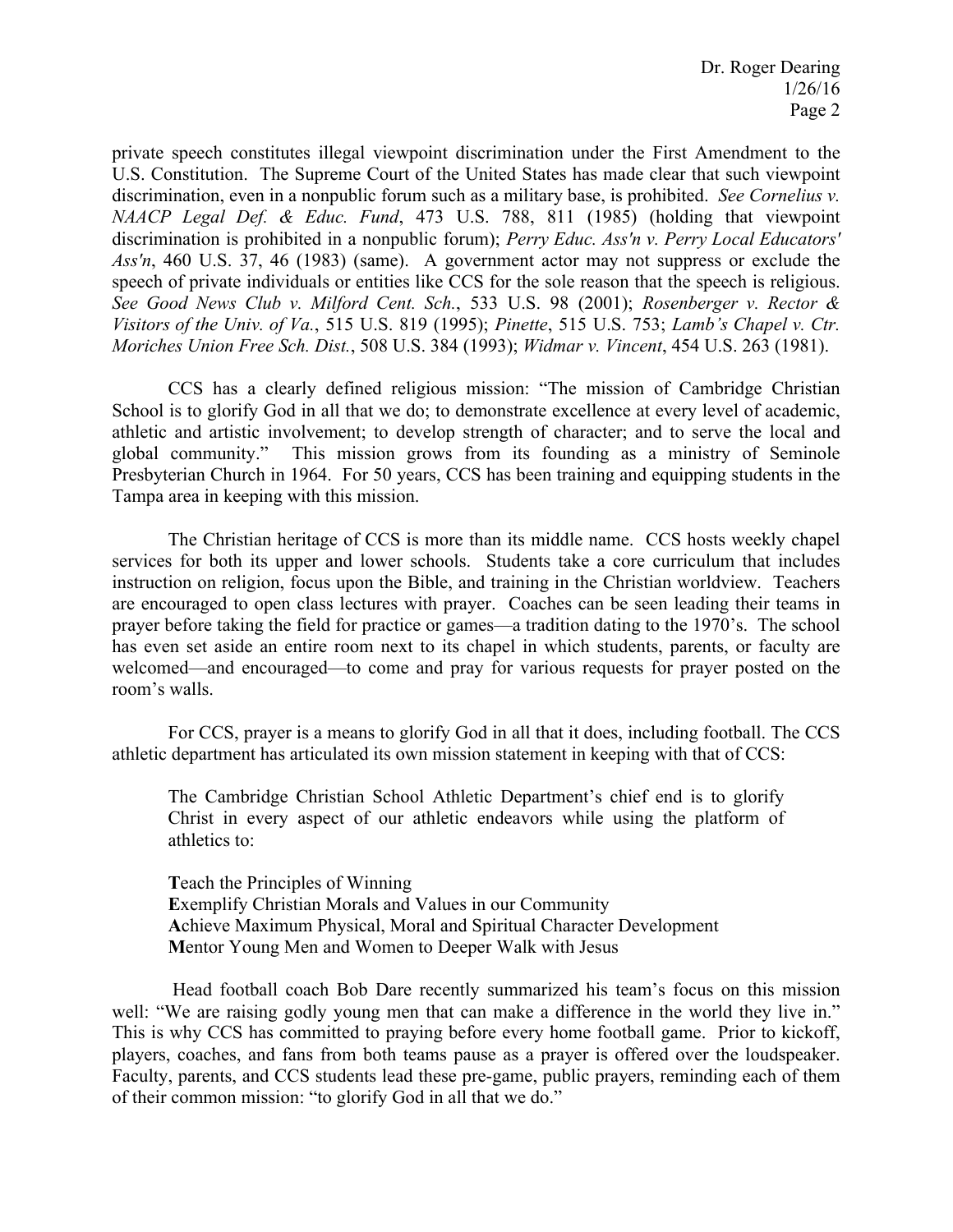The Supreme Court of the United States has repeatedly protected private, religious speech at public facilities. *See, e.g., Pinette*, 515 U.S. at 760 ("Our precedent establishes that private religious speech, far from being a First Amendment orphan, is as fully protected under the Free Speech Clause as secular private expression."). The First Amendment "does not license government to treat religion and those who teach or practice it, simply by virtue of their status as such, as subversive of American ideals and therefore subject to unique disabilities." *Mergens*, 496 U.S. at 248 (*quoting McDaniel v. Paty,* 435 U.S. 618, 641 (1978)). The correct approach is for the state or a state actor to remain neutral with regard to private religious speech. *See Rosenberger*, 515 U.S. at 839 ("We have held that the guarantee of neutrality is respected, not offended, when the government, following neutral criteria and evenhanded policies, extends benefits to recipients whose ideologies and viewpoints, including religious ones, are broad and diverse."); *Chandler v. James*, 180 F.3d 1254, 1261 (11th Cir. Ala. 1999), *vacated by Chandler v. Siegelman,* 530 U.S. 1256 (2000), *reinsated by Chandler v. Siegelman*, 230 F.3d 1313, 1314 (2000) ("It is true that government must be neutral with respect to religion."); *see also Hills v. Scottsdale Unified Sch. Dist.*, 329 F.3d 1044, 1055 (9thCir. 2003) (quoting *Hedges v. Wauconda Cmty. Unit Sch. Dist. No. 118*, 9 F.3d 1295, 1299-1300 (7th Cir. 1993) ("Free speech, free exercise, and the ban on establishment are quite compatible when the government remains neutral and educates the public about the reasons.").

The Supreme Court has also considered whether a state actor may prohibit a person from using government resources solely because of the person's religious viewpoint or speech. In *Lamb's Chapel v. Center Moriches Union Free School District*, 508 U.S. 384 (1993), the school district implemented a policy that "school premises shall not be used by any group for religious purposes." *Lamb's Chapel*, 508 U.S. at 387. Lamb's Chapel, an evangelical church, applied for permission to use school facilities to show a Christian film on child rearing. The school district denied the request because Lamb's Chapel sought to use the school facilities for a religious purpose. The Supreme Court found the school district's unlawful actions clearly violated the First Amendment:

There is no suggestion ... that a lecture or film about child rearing and family values would not be … otherwise permitted [by the school district's policy]. That subject matter is not one that the District has placed off limits to any and all speakers. Nor is there any indication … that the application to exhibit the particular film series involved here was, or would have been, denied for any reason other than the fact that the presentation would have been from a religious perspective. In our view, denial on that basis was plainly invalid under our holding in *Cornelius* . . . [that] the government violates the First Amendment when it denies access to a speaker solely to suppress the point of view he espouses on an otherwise includible subject.

*Lamb's Chapel*, 508 U.S. at 393–94 (internal cites and quotes omitted). *See also Good News Club*, 533 U.S. at 107 (holding that the government "must not discriminate against [private] speech on the basis of viewpoint").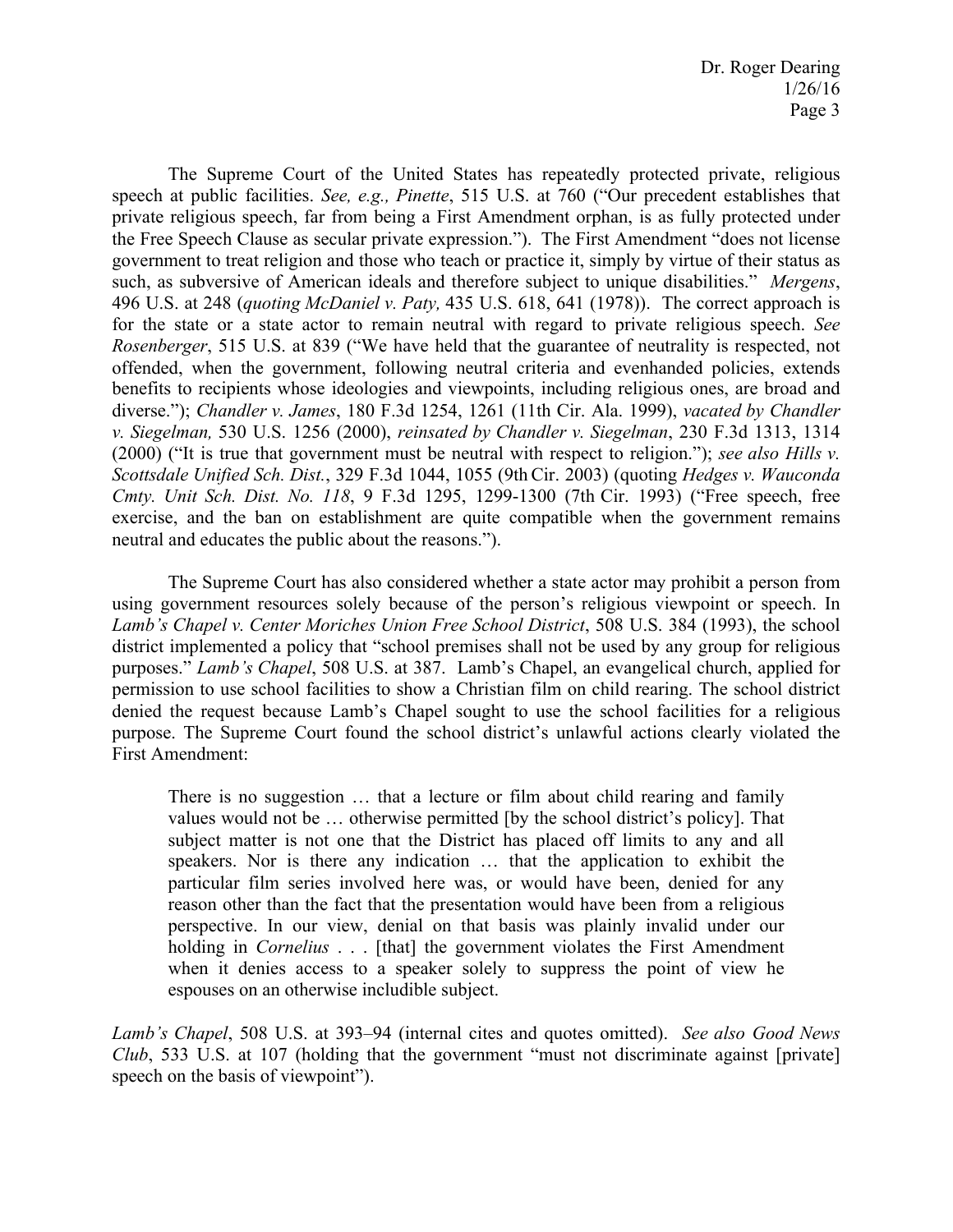Here, the FHSAA banned our client's private speech because of its religious viewpoint. As the Supreme Court has determined again and again, prohibiting such speech on the basis of its religious viewpoint is a violation of the First Amendment. *See, e.g., Good News Club*, 533 U.S. 98; *Rosenberger*, 515 U.S. 819; *Pinette*, 515 U.S. 753; *Lamb's Chapel,* 508 U.S. 384; *Widmar*, 454 U.S. 263. The Court, in fact, characterizes such unlawful viewpoint discrimination as "an egregious form of content discrimination." *Rosenberger*, 515 U.S. at 829; *see also id.* at 828 (finding that "[i]t is axiomatic that the government may not regulate speech based on its substantive content or the message it conveys"); *id.* at 829 ("The government must abstain from regulating speech when the specific motivating ideology or the opinion or perspective of the speaker is the rationale for the restriction."); *Cornelius*, 473 U.S. at 806 ("[T]he government violates the First Amendment when it denies access to a speaker solely to suppress the point of view he espouses on an otherwise includible subject."); *Perry Educ. Ass'n*, 460 U.S. at 46 (government may not "suppress expression merely because public officials oppose the speaker's view").

The FHSAA's appeals to the Establishment Clause are likewise unavailing. *See, e.g., Good News Club*, 533 U.S. at 113 (questioning "whether a State's interest in avoiding an Establishment Clause violation would justify viewpoint discrimination"); *id.* at 114 ("Because allowing the Club to speak on school grounds would ensure neutrality, not threaten it, [the school] faces an uphill battle in arguing that the Establishment Clause compels it to exclude the Good News Club."). In this regard, any reliance upon *Santa Fe Indep. Sch. Dist. v. Doe*, 530 U.S. 290 (2000), is misplaced because the speech at issue was by two *private* schools to which the Establishment Clause does not apply. In *Santa Fe* the Supreme Court concluded only that a public school's policy providing for a pre-game invocation failed to convert the prayer from government speech to private speech. *See Santa Fe*, 530 U.S. at 310 ("The delivery of such a message -- over the school's public address system, by a speaker representing the student body, under the supervision of school faculty, and pursuant to a school policy that explicitly and implicitly encourages public prayer—is not properly characterized as "private" speech."). *Santa Fe* did not address genuinely *private* speech in a similar venue like that of CCS's prayer.

The Eleventh Circuit, however, has addressed prayer at school events and upheld private religious speech. In *Chandler v. James*, 180 F.3d 1254 (11th Cir. 1999) (*Chandler I)*, the Eleventh Circuit invalidated a permanent injunction that would forbid "vocal prayer or other devotional speech in its schools" and require school officials to prohibit "all prayer or other devotional speech in situations which are not purely private, such as aloud in the classroom, over the public address system, or as part of the program at school-related assemblies and sporting events, or at a graduation ceremony." *Id.* at 1257. The *Chandler I* court determined that the permanent injunction forbidding private, religious speech in school buildings was unconstitutional. *Id.* at 1265-66. Following its decision in *Santa Fe* the Supreme Court vacated the Eleventh Circuit's decision and remanded the case for further consideration in light of its decision in *Santa Fe*. *See Chandler v. Siegelman,* 530 U.S. 1256 (2000).

Upon remand, the Eleventh Circuit "reinstate[d] [its] opinion and judgment in *Chandler I*." *Chandler v. Siegelman*, 230 F.3d 1313, 1314 (2000) (*Chandler II*). Reaffirming its previous decision in *Chandler I*, the Court determined that *Santa Fe* prohibited only "State-sponsored,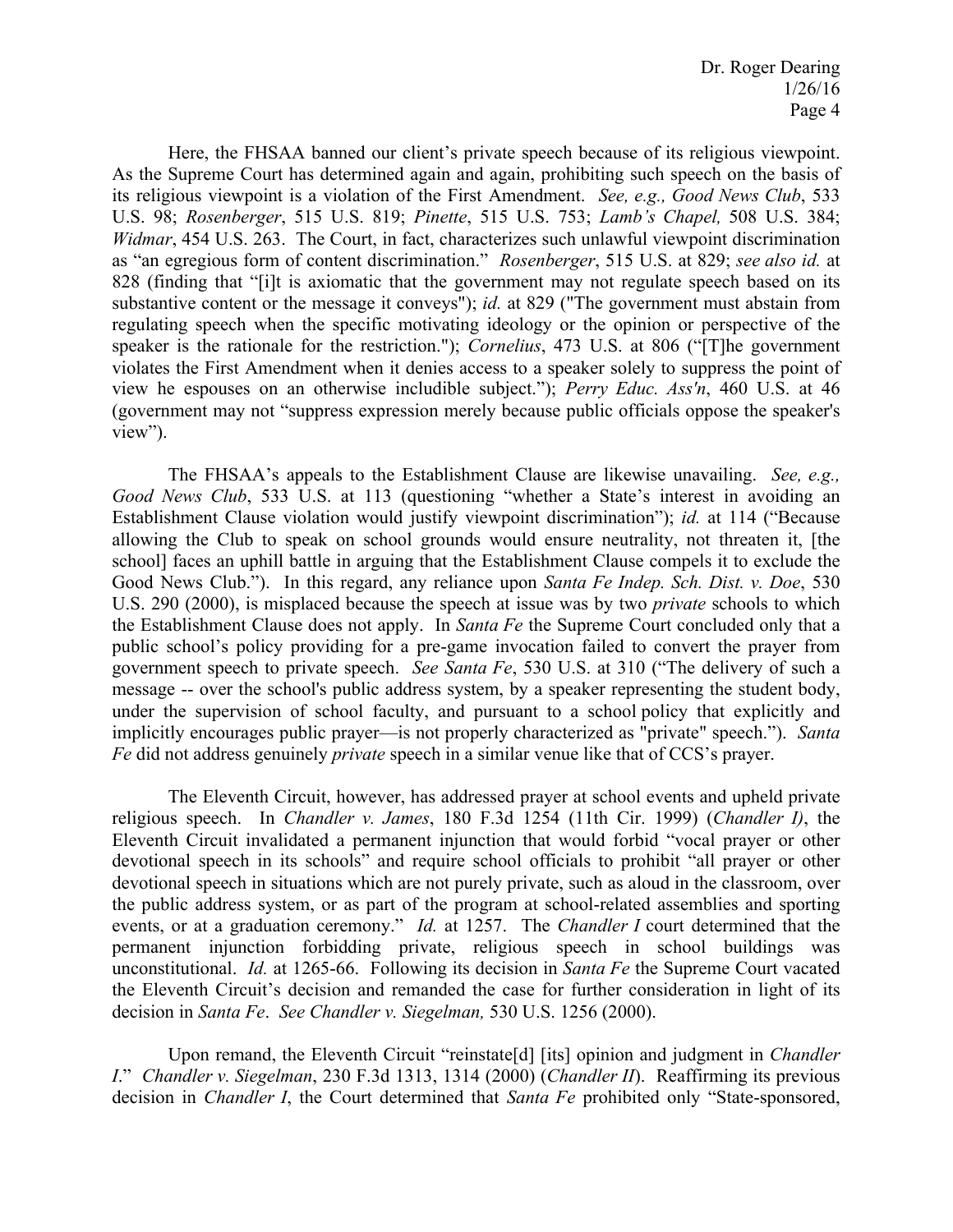coercive prayer." *Chandler II,* 230 F.3d at 1316*.* When, as with CCS, the prayer is offered as *private* speech not sponsored by the government, the government violates the Constitution by prohibiting it. In other words, the Eleventh Circuit twice rejected the notion that a government actor may ban religious speech because of Constitutional concerns:

The Establishment Clause does not require the elimination of private speech endorsing religion in public places. The Free Exercise Clause does not permit the State to confine religious speech to whispers or banish it to broom closets. If it did, the exercise of one's religion would not be free at all.

## *Id.* at 1316.

Rather than cater to the FHSAA's stated concerns of "tremendous legal entanglements" with the Establishment Clause, *Chandler II* offers a stern warning to a state actor that would restrict basic First Amendment rights. The state must not censor private religious speech—even when conducted on state property, at state sanctioned events, under the supervision of a state actor. *See also Adler v. Duval County Sch. Bd.*, 250 F.3d 1330, 1337 (11th Cir. Fla. 2001) ("No reasonable person attending a [football game] could view that wholly unregulated message as one imposed by the state.) "[A] policy which *tolerates* religion does not improperly *endorse* it." *Chandler II*, 230 F.3d at 1317. "Private speech endorsing religion is constitutionally protected even in school. Such speech is not the school's speech even though it may occur in the school. Such speech is not unconstitutionally coercive even though it may occur before non-believer students." *Id.*

By rejecting our client's request for pre-game prayer over the loudspeaker because of its religious viewpoint, the FHSAA unlawfully prohibited CCS's private religious speech. The mere fact that the prayer would have taken place within a "public facility" is irrelevant; the prayer was the constitutionally protected private speech of CCS and thus could not be censored or banned because of its religious viewpoint. The FHSAA, however, censored and banned the private speech of CCS precisely because of the religious viewpoint to be expressed. In doing so it violated our client's civil and religious rights under state and federal law, to include without limitation the U.S. Constitution, the Florida Constitution and the Florida Religious Freedom Restoration Act, Fla. Stat. §761.01 *et seq.*

Therefore, we require the FHSAA to issue a written apology to CCS for this gross violation along with written assurances that, in the future, the FHSAA will abide by the U.S. Constitution. If the FHSAA refuses to meet these simple demands by February 25, 2016, our clients are prepared to seek redress in federal court, inclusive of our client's attorney's fees and costs. *See* 42 U.S.C. § 1988; Fla. Stat. § 761.04 ("The prevailing plaintiff in any action or proceeding to enforce a provision of this act is entitled to reasonable attorney's fees and costs to be paid by the government."). Due to the clearly established nature of the law in this matter, any responsible FHSAA actors would likely be denied qualified immunity and subjected to personal liability, as well. *See Hope v. Pelzer*, 536 U.S. 730 (2002).